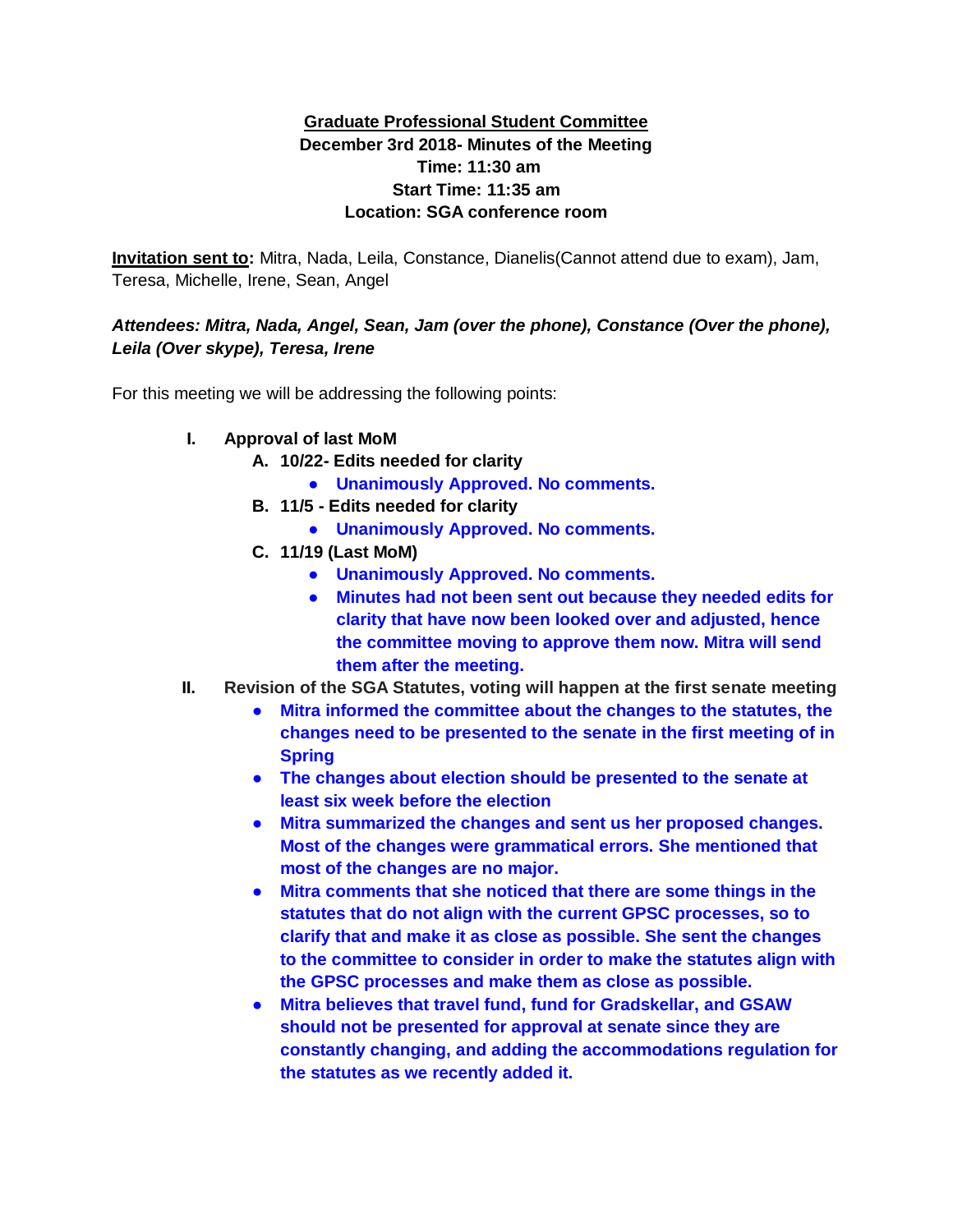- **She also sent her suggested edits in relation to elections and GPSC SOP for consideration and feedback from the committee members. The members are then meant to look over the statutes and comment on what they believe should be done in order for GPSC members to vote on what we should change and what should be voted on for the first meeting in Spring.**
- **The committee is meant to send feedback latest by two weeks so Mitra can meet with the senate leadership.**
- **Angel asked about a specific timeline for campaigning. That would be defined by election commissioner.**
- **III. Appeal submitted by Malgorzata Kolotylo**
	- **This student is going to a conference to receive an award.**
	- **Appealed to get \$400 for her attendance. \$400 is meant for active participation, not just for attending the conference.**
	- **Teresa reached out to her and asked if she was doing anything other than receiving an award, and the student said no.**
	- **By this logic, Mitra says that approving this appeal would be against our SOP. She asks for feedback from the committee:**
	- **Nada asks if this still qualifies as professional development because she is only getting the award, but since she is attending the conference it is considered professional development.**
	- **Constance says that she should get the \$150 for professional development because there are other people who do more and don't get the \$400 because of the requirements that need to be satisfied.**
	- **Leila says that she thinks she should receive the same as others get for Professional Development.**
	- **Teresa says that this is her second request because she is working on her dissertation at home in North Carolina and will be flying out to another conference first and then to this other conference to receive the award. (Nada asked for this clarification). The student also needs special case acceptance for this non-traditional travel as well.**
	- **Jam wants to know what kind of accomplishment she received. The award is a recognition for AIS Doctoral Student Service award. (Association of Information Systems Award).**
	- **Committee unanimously approves the \$150, denying the appeal.**
	- **The general opinion of the committee is that she should provide proof on why she needs to fly to the other conference from somewhere that is not Florida or her home.**
	- **Mitra, Nada, Constance and Jam voted yes. Leila voted no. The committee approves flying from the other conference as long as there is proof submitted.**
- **IV. Allocated but not collected travel fund by 66 students in Fall**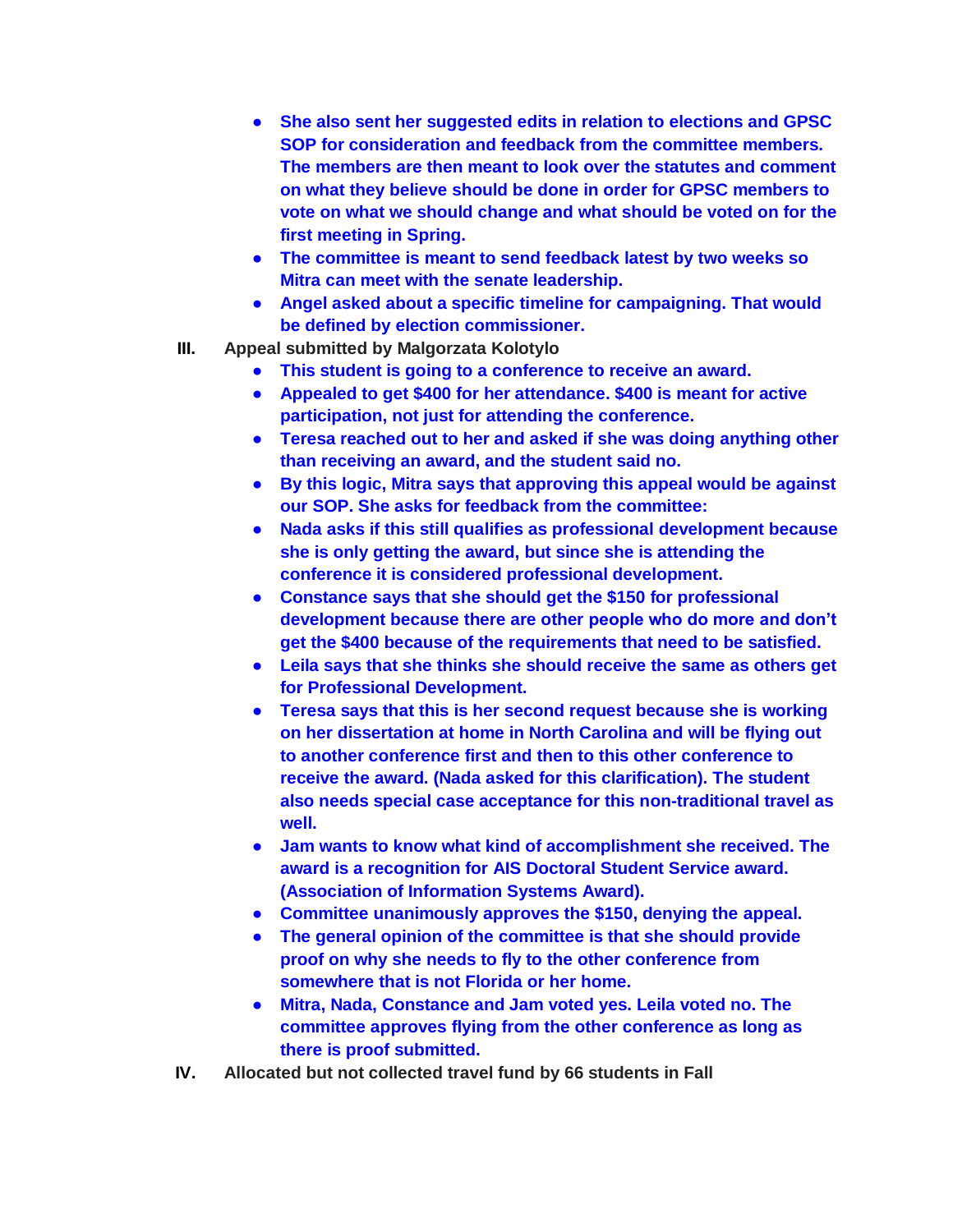- **The students did not submit post travel documentation and did not collect their funding.**
- **According to the statute if students don't collect funding by 4 weeks the funding will be redistributed, but we never practiced it. The case remains open until the end of the fiscal year.**
- **What happened last year was that it looked like we had \$60,000 extra that could have been redistributed into programming or other travel allocations.**
- **Mitra says we need to make sure to uphold the statutes more firmly.**
- **Teresa says that the due date for post travel document submission for fall is December 4th. She says we could extend.**
- **Nada says that maybe we should modify, since we haven't been upholding it for now, and give an extension for this semester only so that the students have until December 14th to turn in post travel documentation, thus giving ASBO a week before they need to report for the end of the calendar year. Then we uphold the 4 week deadlines for Spring and onward again.**
- **Mitra reiterates that this will be only a one time exception for this semester and then they will be responsible.**
- **Students need to submit the receipts, airline tickets, etc, in order to get the money back.**
- **Angel asks why we don't ask for them to have the receipts already, or if it was because sometimes they lack funds to actually attend so they don't end up coming. The reason is the later.**
- **There is no reminder system put in place. Teresa sent these 66 an email, sometimes she sends reminders at the end of the month.**
- **Coming up with a solution will be added to the next agenda.**
- **Mitra will send Angel the procedure for evaluation and feedback.**
- **Mitra will ask UGS to send a general e-mail with the clarification of the enforcement of the deadline.**
- **Nada says that since the travel funds will increase in January that the reminder this time is necessary but enforcing the deadlines more strictly moving forward.**
- **Mitra agrees and asks for the committee vote.**
- **Committee unanimously approves the decision.**
- **Deadline for Fall 2018 post travel documentation to be submitted to ASBO will be December 14.**
- **Mitra will draft and email and we will all give feedback and then send it to Irene for UGS to send to all graduate students concerning the deadline enforcement.**
- **V. Possible travel application by Jazz Vocal students**
	- **The students are going to a competition. Two students are graduate**
	- **They reached out to the finance committee at their last meeting. There is no way that the students could get the votes to be approved**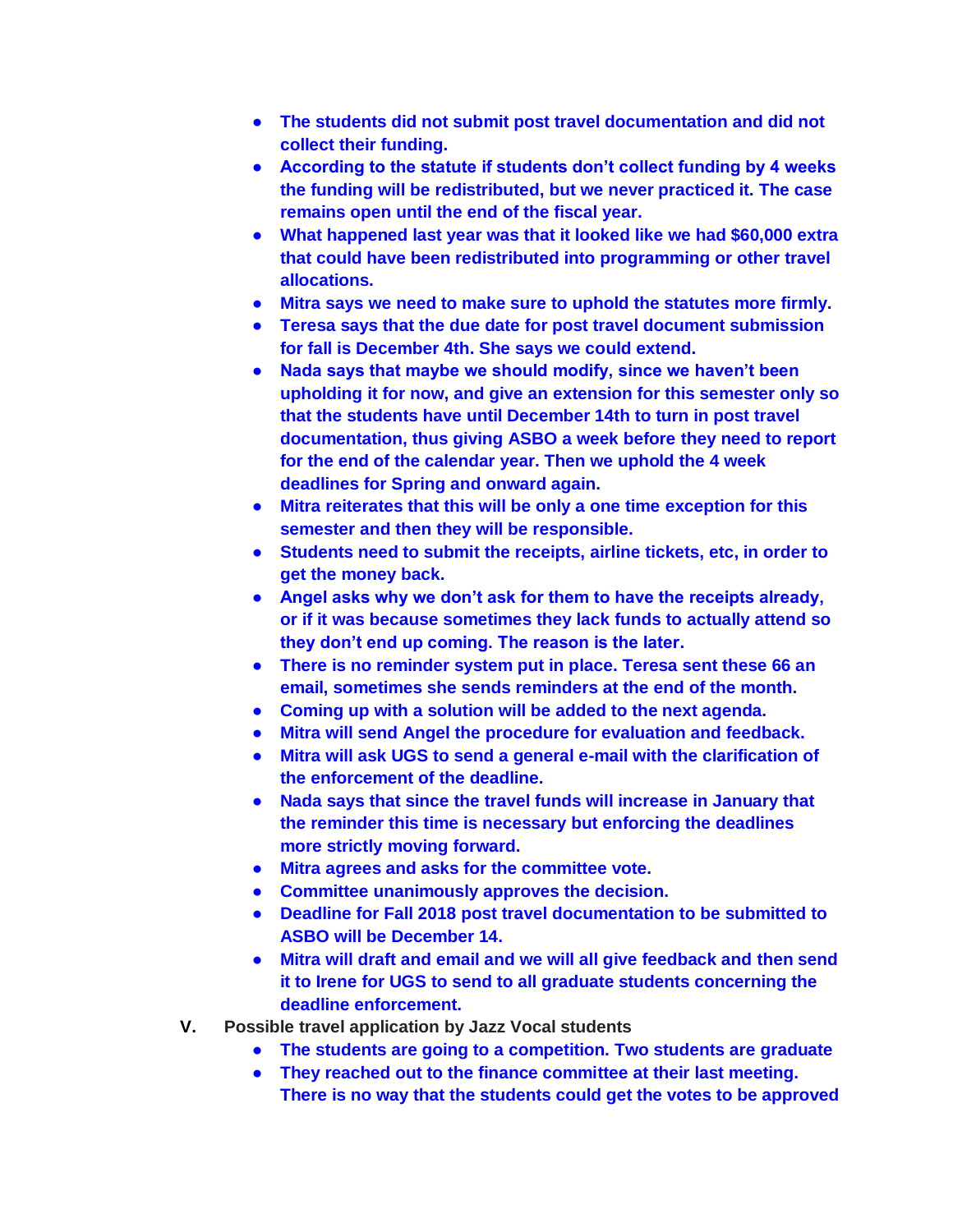**because there is no more senate in the Fall and their travel would be before senate reconvenes in the Spring. It is hard to arrange a emergency meeting for this appropriation.**

- **The graduate students were encouraged to apply through GPSC. They have not applied just yet but Mitra asks for the feedback of the committee. The travel is only compensating the travel by mileage**
- **Nada asks for clarification on exactly what they will be doing. Mitra explains they will be representing FIU. Nada suggests the committee should take the same approach as the law students and consider this a special exception and grant them money, but asks for clarification and opinion on what the exact amount would be.**
- **Mitra doesn't believe they will need too much as they will only be compensated for mileage. She believes it will be around \$100 something. Probably \$150.**
- **Teresa asks if the two students will travel together. Mitra says the two graduates will not share a car, as there are a total of 20 people traveling with the graduate students.**
- **Nada: thinks that they should have a clarification that both graduate students are not in the same car when traveling. Says we should consider approving them once they apply.**
- **Musical performance is in the statutes but not on our SOP thus it is considered a special situation.**
- **Jam says that we should help since they have met with finance committee and the group could have been approved under other circumstances of the senate being able to meet and approve them.**
- **Committee unanimously agrees that once they apply they should be approved.**
- **VI. Meeting with the Deans about Stipends**
	- **Mitra moves to move this to the end of the agenda. (see end)**
- **VII. UGS and 3MT**
	- **Mitra responded to an email concerning this the previous evening. She is concerned about the whole selection process about the 3MT**
	- **UGS believes that the schools will be fair, however Mitra states that departments will be picking favorites and making them compete, which is not as fair as we had originally thought.**
	- **We cannot change it this year, but if a student makes a complaint GPSC will let them know that the procedure was decided by UGS**
	- **Nada asks Sean to speak about the feedback form the GAB meeting. Sean says that there were only three schools that had heard about the competition at all. SIPA and Marine Biology inside CASE.**
	- **Irene says that Dr. Webster sent a follow up to the Deans that they need to send their major programs that they need to handle that. UGS cannot manage this because it is a big scale.**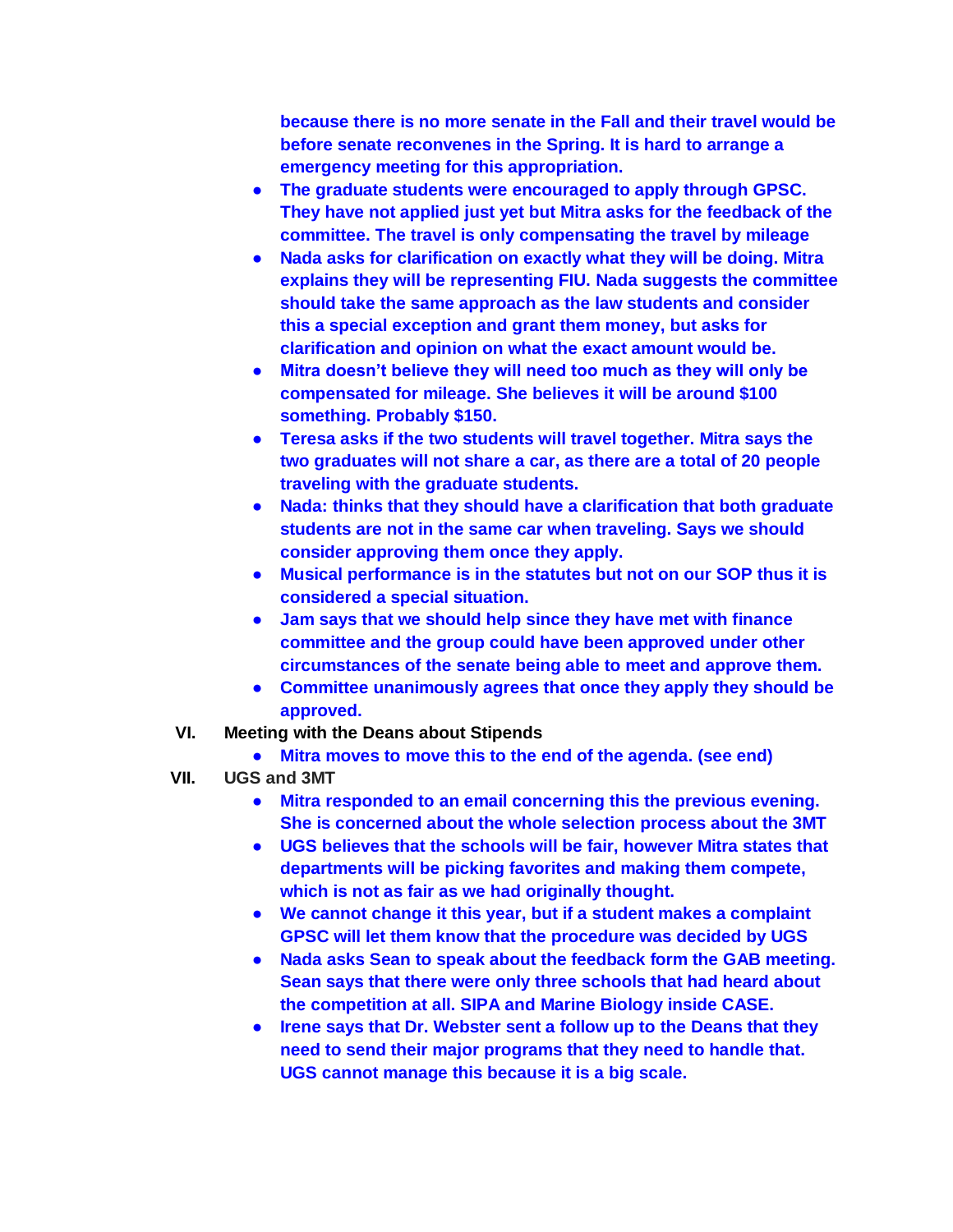- **Next year GPSC and UGS needs to make this selection process a more fair process. For this year we need to work with the results we get.**
- **Mitra suggests that we make the criteria tougher for selection, using judges, or make it D2 D3 approved prerequisite, but bottom line make it more fair for every college for next year.**
- **Mitra says that the communication is not being sent out that GPSC is in charge of GSAW which is where the competition will take place for the students selected. She wishes that GPSC will be mentioned in future correspondence that UGS will have about 3MTs.**
- **Mitra and Angel (and Michelle from GAB) will meet will Magnolia about the 3MT at Stemple college.**

## **VIII. Gradskellar**

- A. December 5th at EC
	- 1. Event logistics and assistance
		- **It will be on Wednesday at EC**
		- **Mitra is very excited because she has gotten a lot of positive feedback.**
		- **Nada reserved the tables. Jam made a reservation and will get the card readers.**
		- **Nada and Jam designed the event flyers.**
		- **Jam and Mitra will be taking the giveaways to EC.**
		- **We have 4 centers confirmed for tabling.**
		- **The fifth table will be GPSC.**
		- **Mitra suggested to collect feedback from attendees based on Angel's earlier suggestion. Angel will take the lead on this.**
		- **Mitra will bring paper and pens for students' feedback, Teresa will order Sharpies.**
		- **Irene said that GPSC used to send a survey out in the past through UGS**
		- **Angel is preparing a survey (under development that will be fine tuned in December) that we can review and once approved can be sent out.**
		- **Mitra says that we should make sure that we are being intentional and seeing we are aligning what students and metrics want/need.**
		- **Mitra, Jam, Leila, Angel (lead for set up) will do Set up.**
		- **Nada will come help and attend event with them after her meeting.**
- **IX. Updates on Travel Fund video 1**
	- **Mitra made a new video based on the speed of the video Brandie made. She also incorporated feedback from Teresa.**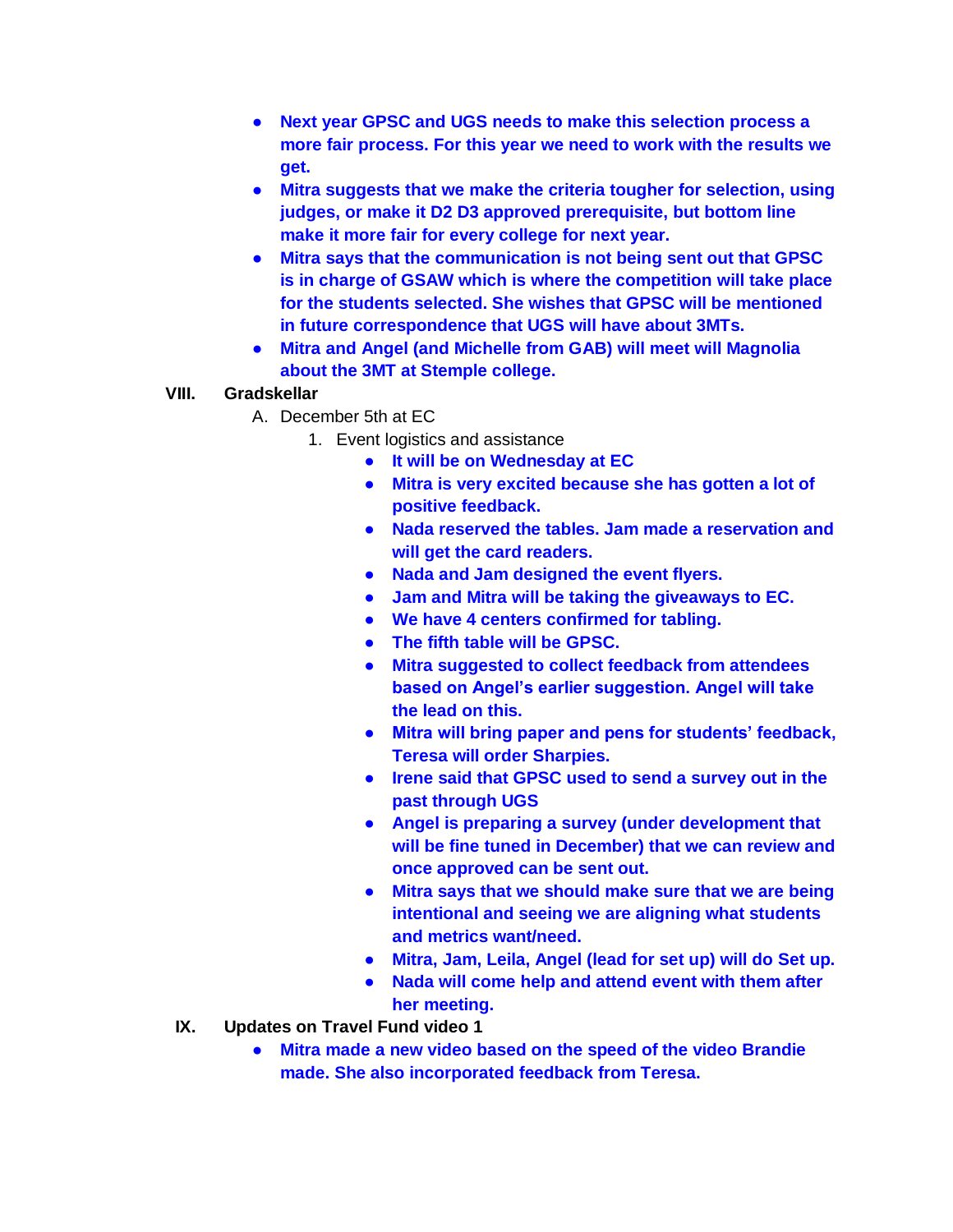- **Brandie has not responded but she will reply soon as she was not available until the end of november and has been busy**
- **Mitra asked to make important text come forward in the video.**
- **X. Meeting with the Deans about Stipends**
	- **Meeting with the Associate Dean of CASE on November 30th. Mitra and Angel attended and said it was a good meeting and he said that they are trying to fix the problem. He said that he will continue advocating for the stipends in ORED. We promised to do a Gradskellar at CASE. They don't know what will be the solution but they are trying to find a way to increase stipend amounts.**
	- **Irene says the Deans meeting was cancelled on November 30th, but there is not say on when it was rescheduled for**
- **XI. Committee Updates**
	- A. Social Media
		- **Nada put Social media to the Committee updates in case we need to post anything. Also asked if anyone could post Gradskellar flyer up.**
		- **Mitra posted on Facebook!**
		- **Nada asks if anyone can post for the social media or if not she can**
		- **Constance says that she can post to Instagram**
		- **Mitra says that she will send a new version of GSAW flyer with GAB logo there as well. (GAB doesn't have a logo, but since they are contributing they should be added)**
		- **Nada will send the flyer edits that Dianelis and Nada came up with during the last minute (not shared during meeting)**
		- **Nada will send a follow up to publications for the GSAW flyer.**
	- B. Mitra, Nada, Leila, Jam, Constance, Dianelis
		- **Mitra says reviewing the statutes she realized she needs to send more updates. She is thinking of having a statistical report to know how many students we are serving per college so we can go to the meeting with Deans and let them know how we are serving them and their students. She will make edits and work on it for January.**
		- **No one else has updates**

## **XII. Advisor & ASBO Updates**

- A. Michelle
- B. Teresa
	- **Teresa would like to know when GPSC would have the travel fund video. Mitra will follow up with Brandie and let Teresa know by tomorrow on any updates.**
	- **Teresa needs to follow up with David in order to edit the travel application form.**
- **XIII. GAB Updates**